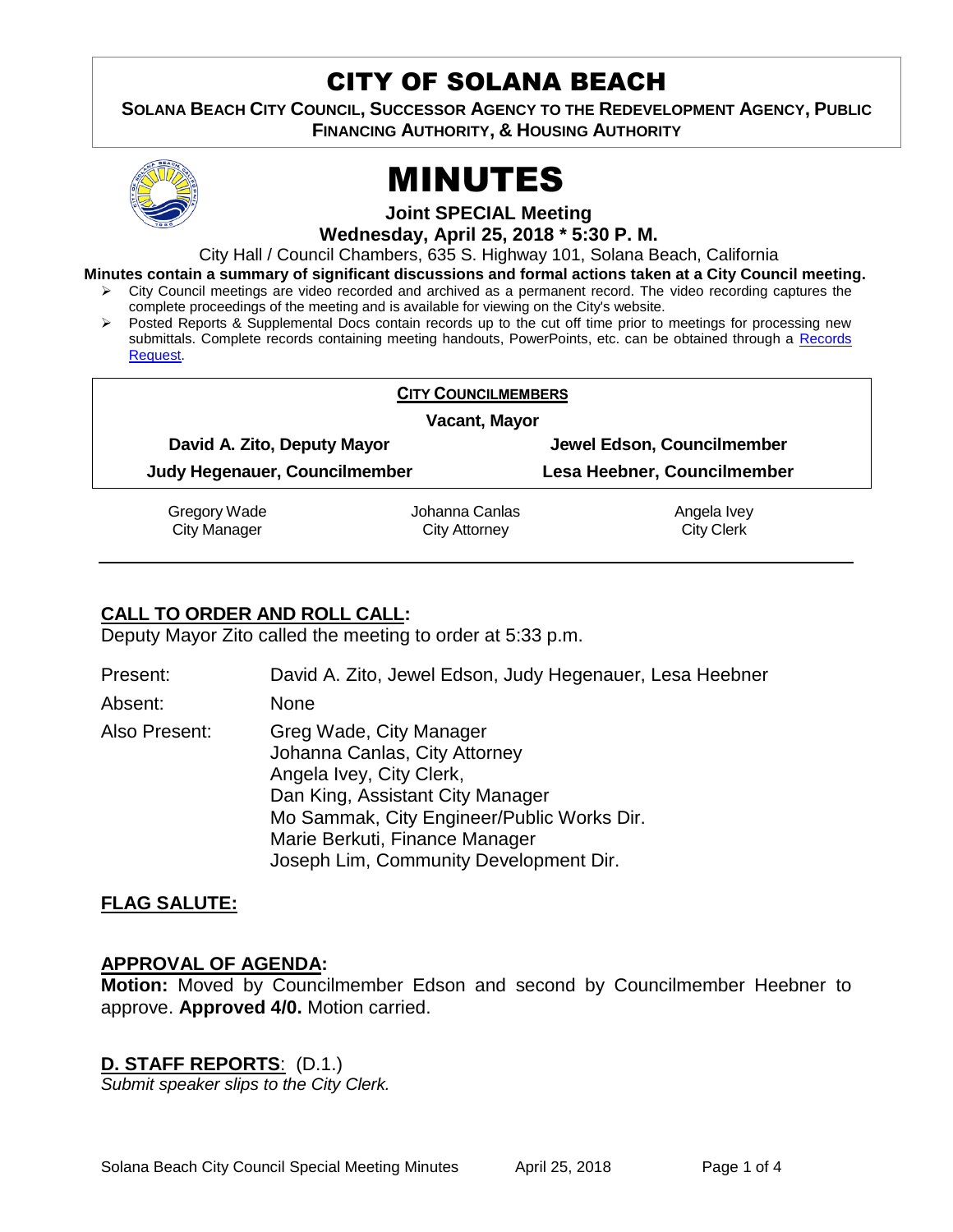#### **D.1. Consideration of the Council Applications for City Council Appointment.** (File 0410-85)

Recommendation: That the City Council

- 1. Consider applications, interview applicants if desired, and make an appointment.
- 2. Adopt **Resolution 2018-045** appointing a new Councilmember to complete the term of the vacant seat until December 2018.
- 3. Have the City Clerk administer the oath to the new appointee.

[Item D.1. Report \(click here\)](https://solanabeach.govoffice3.com/vertical/Sites/%7B840804C2-F869-4904-9AE3-720581350CE7%7D/uploads/Item_D.1._Report_(click_here)_4-25-18.PDF) 

[D.1. Updated Report #1 \(4-25-18\)](https://solanabeach.govoffice3.com/vertical/Sites/%7B840804C2-F869-4904-9AE3-720581350CE7%7D/uploads/D.1._Staff_Report_Update_1.pdf)

```
D.1. Supplemental Documents (updated 4-25 at 400pm)
```
*Posted Reports & Supplemental Docs contain records up to the cut off time, prior to the start of the meeting, for processing new submittals. The final official record containing handouts, PowerPoints, etc. can be obtained through a Records Request to the City Clerk's Office.*

City Attorney Johanna Canlas spoke about the last Council meeting where Council decided to fill former Mayor Ginger Marshall's position through an appointment process rather than a special election, and that Council would be considering applications for a potential appointment among individuals registered in the City of Solana Beach.

Applicant Richard Hendlin said he would like to withdraw his application since Peter Zahn's application was submitted later, and that he would like to speak as a public speaker instead following the applicants.

Applicant Robert Secrest spoke about how the citizens of Solana Beach could benefit from his 24 years' experience as a public works officer in a municipal setting, with SDG&E over the past 15 years on delivering renewable energy solutions to San Diego County, with local municipalities in districting, as a public works manager establishing utility rates, and in municipal budget development.

Applicant Peter Zahn said that Joe Kellejian and Rick Hendlin were well experienced candidates who had previously served on the Council and cared deeply about the City, that his own skills and experience set him apart in that he had the most recent service on the Council and a citizen committee, that there were development projects that came before him then that were still under consideration and would be coming back for important decisions, that he had kept up-to-date on many issues affecting the City as well as the City's Work Plan and Budget, that he had been involved with the formation and implementation of the City's community choice energy program, Solana Energy Alliance, as well as the City's Climate Action Plan and that he had continued to serve as a member of the City's Climate Action Commission. He spoke about his professional experience in the legal and non-profit sectors, his proven ability to exercise independent judgment, taking on unpopular positions when he believed it was in the interest of the City's residents, and that he was able to hit the ground running and would be honored to serve.

Applicant Erin McKinley spoke about her 15-year residency in Solana Beach, her work in the development industry and in conjunction with local municipalities, her family, intention to stay in the area, balanced approach about development, and her understanding of how development was a necessary change of the community but also should reflect upon the nostalgia of the community. She spoke about what set her apart from other applicants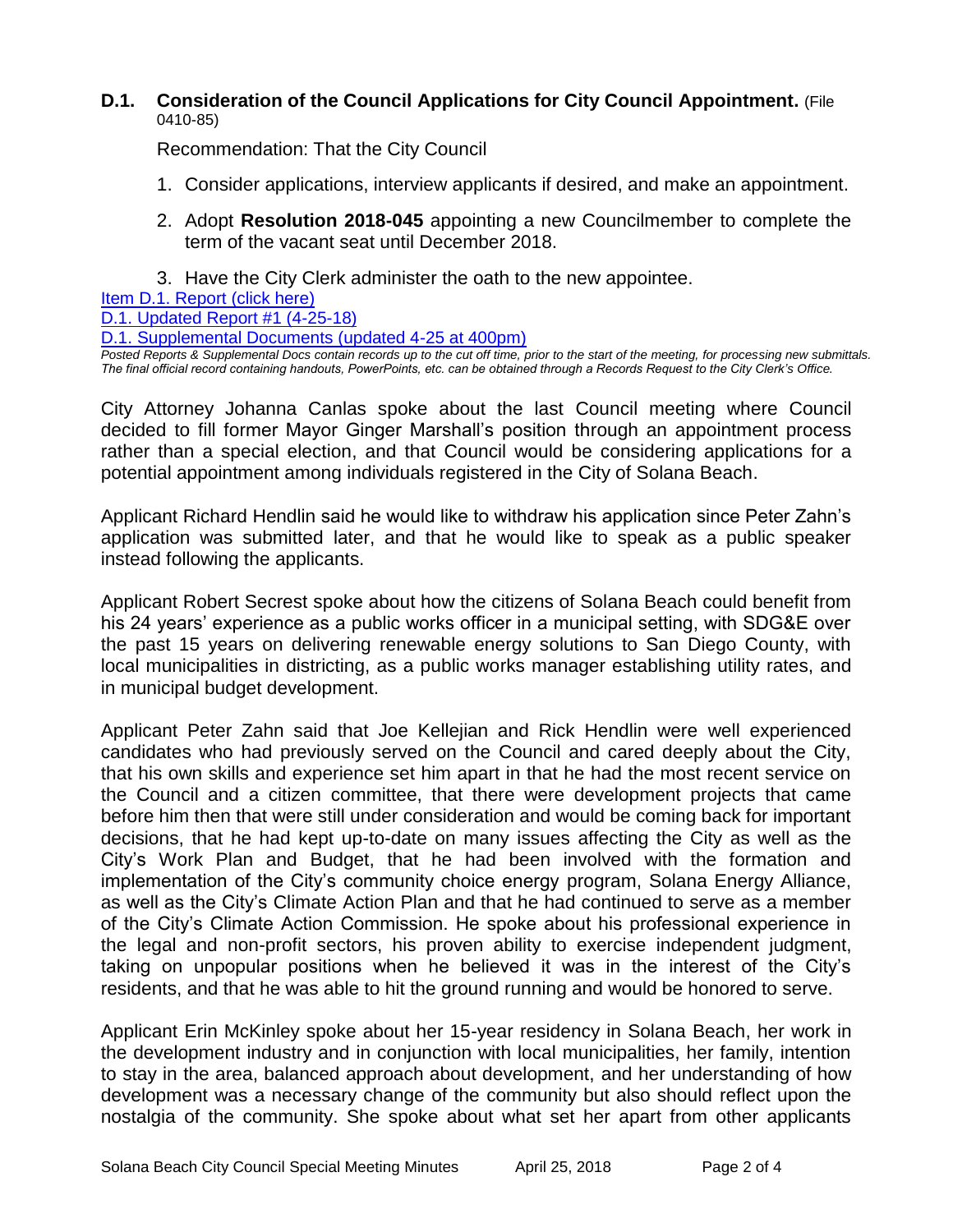including being a mother of two small children, she lived in the Eden Garden community which was often underrepresented on the Council, was a lower-income person and there were not a lot of opportunities for these people, affordable housing issues, that she would be a good presence for Solana Beach, and had a good background for the work.

Applicant Isiah Titus spoke about his current position on the Board of Trustees for MiraCosta Community College, his work in community service, his diverse background, his residency in Solana Beach for six years and San Diego for 36 years, his service on the Marine Corps at Miramar, and that he represented diversity in both experience and social issues.

Applicant Joe Kellejian spoke about his knowledge of the current 2017-2018 Solana Beach Work Plan, his understanding of Council's challenges ahead with voting–by-district, the Zephyr project, S. Nardo project, the train station, and the C.C.A. and S.E.A. which he favored. He said that the areas where he could be of service to the community were sand on the beach since he had spent 20 years on the Council lobbying and raising funds from local, state and federal sources for various sand projects, transportation which was a key factor in the City and region and where he had spent years serving on various committees, public safety concerns, complaints about the selling of products and services door-to-door, making citizens feel bothered, harassed and threatened and not comfortable going to work and coming home, and that nothing else mattered more to this Council and the City than public safety which should be a priority, and that he could help with this issue.

Applicant Joel Sedeno spoke about his professional career in higher education, his service on a committee which assisted developing countries to enhance their economies, his own immigration and development through education, his interest in assisting the City with security, transportation, Del Mar and the noise issues, ensuring the benefit of the majority and not the few, his work with the Small Business Association developing small businesses mainly in Chula Vista and bringing it to Solana Beach.

Applicant John Towart spoke about his work with Mo Sammak, Public Works/Engineering Dir., on the calming of traffic on Highland Drive for the past four years, service on the Board of his Homeowners Association for several years and changing its adversarial situation with the homeowners to a partnership, his experience as a project manager for the past 50 years in aerospace, automotive and government industries, and that his primary job had been to lead people, communicate and solve problems.

#### Public Speakers

Richard Hendlin said he would have liked to have filled the vacancy, that he left the Council 26 years ago, he submitted an application recently before he learned that Peter Zahn submitted his application shortly afterwards, he felt that Peter's recent service on the Council would enable him to walk in and have immediate familiarity and participate constructively, collaboratively and successfully, that he appreciated all of the applicants and particularly the service of Joe Kellejian, and that Peter Zahn would bring the most recent experience and analytical skills to the position.